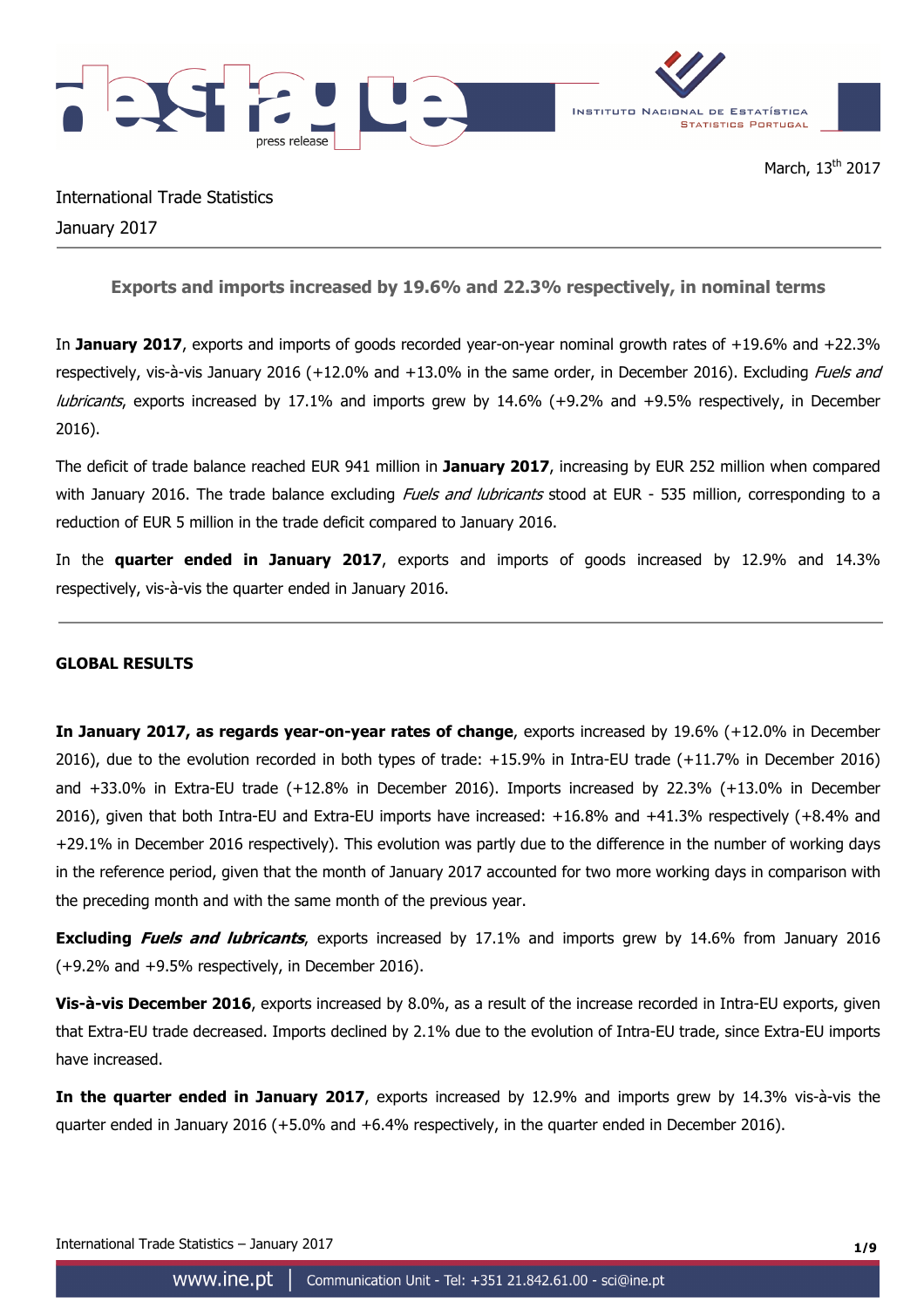

INSTITUTO NACIONAL DE ESTATÍSTICA **STATISTICS PORTUGAL** 

| <b>EXPORTS</b> |                  |              |                        |                    |           |                                                       |                                          |                        |
|----------------|------------------|--------------|------------------------|--------------------|-----------|-------------------------------------------------------|------------------------------------------|------------------------|
|                |                  | <b>TOTAL</b> |                        |                    |           | <b>TOTAL EXCLUDING FUELS AND</b><br><b>LUBRICANTS</b> | <b>TOTAL</b><br><b>QUARTER ENDED IN:</b> |                        |
| <b>YEAR</b>    | <b>MONTH</b>     |              | <b>GROWTH RATE (%)</b> |                    |           |                                                       | <b>GROWTH RATE (%)</b>                   | <b>GROWTH RATE (%)</b> |
|                |                  | € Million    | Year-on-<br>year       | Month-to-<br>month | € Million | Year-on-<br>year                                      | Month-to-<br>month                       | Year-on-year           |
|                | <b>TOTAL</b>     | 49,826       | 3.7                    |                    | 46,171    | 4.3                                                   |                                          |                        |
|                | <b>JANUARY</b>   | 3,777        | $-3.6$                 | 2.3                | 3,512     | $-0.2$                                                | 3.6                                      | $-0.3$                 |
|                | <b>FEBRUARY</b>  | 3,954        | 3.7                    | 4.7                | 3,683     | 2.0                                                   | 4.9                                      | 1.2                    |
|                | <b>MARCH</b>     | 4,402        | 11.7                   | 11.3               | 4,098     | 9.2                                                   | 11.3                                     | 3.9                    |
|                | APRIL            | 4,243        | 9.3                    | $-3.6$             | 3,898     | 5.2                                                   | $-4.9$                                   | 8.3                    |
|                | <b>MAY</b>       | 4,238        | 3.9                    | $-0.1$             | 3,885     | 1.0                                                   | $-0.3$                                   | 8.3                    |
| 2015           | <b>JUNE</b>      | 4,554        | 8.9                    | 7.4                | 4,153     | 11.2                                                  | 6.9                                      | 7.4                    |
|                | <b>JULY</b>      | 4,704        | 5.0                    | 3.3                | 4,352     | 5.8                                                   | 4.8                                      | 5.9                    |
|                | <b>AUGUST</b>    | 3,320        | 2.6                    | $-29.4$            | 3,019     | 5.2                                                   | $-30.6$                                  | 5.7                    |
|                | <b>SEPTEMBER</b> | 4,140        | 1.8                    | 24.7               | 3,864     | 3.2                                                   | 28.0                                     | 3.2                    |
|                | <b>OCTOBER</b>   | 4,526        | $-2.4$                 | 9.3                | 4,231     | $-0.5$                                                | 9.5                                      | 0.4                    |
|                | <b>NOVEMBER</b>  | 4,333        | 5.0                    | $-4.3$             | 4,062     | 8.5                                                   | $-4.0$                                   | 1.3                    |
|                | <b>DECEMBER</b>  | 3,634        | $-1.5$                 | $-16.1$            | 3,414     | 0.7                                                   | $-16.0$                                  | 0.3                    |
|                | <b>TOTAL</b>     | 50,301       | 1.0                    |                    | 47,295    | 2.4                                                   |                                          |                        |
|                | <b>JANUARY</b>   | 3,677        | $-2.7$                 | 1.2                | 3,459     | $-1.5$                                                | 1.3                                      | 0.4                    |
|                | <b>FEBRUARY</b>  | 4,026        | 1.8                    | 9.5                | 3,833     | 4.1                                                   | 10.8                                     | $-0.8$                 |
|                | <b>MARCH</b>     | 4,248        | $-3.5$                 | 5.5                | 4,066     | $-0.8$                                                | 6.1                                      | $-1.5$                 |
|                | <b>APRIL</b>     | 4,145        | $-2.3$                 | $-2.4$             | 3,947     | 1.3                                                   | $-2.9$                                   | $-1.4$                 |
|                | <b>MAY</b>       | 4,223        | $-0.4$                 | 1.9                | 3,989     | 2.7                                                   | 1.1                                      | $-2.1$                 |
| 2016           | <b>JUNE</b>      | 4,469        | $-1.8$                 | 5.8                | 4,185     | 0.8                                                   | 4.9                                      | $-1.5$                 |
|                | <b>JULY</b>      | 4,484        | $-4.7$                 | 0.3                | 4,215     | $-3.1$                                                | 0.7                                      | $-2.4$                 |
|                | <b>AUGUST</b>    | 3,486        | 5.0                    | $-22.3$            | 3,234     | 7.1                                                   | $-23.3$                                  | $-1.1$                 |
|                | <b>SEPTEMBER</b> | 4,427        | 6.9                    | 27.0               | 4,177     | 8.1                                                   | 29.2                                     | 1.9                    |
|                | <b>OCTOBER</b>   | 4,363        | $-3.6$                 | $-1.4$             | 4,053     | $-4.2$                                                | $-3.0$                                   | 2.4                    |
|                | <b>NOVEMBER</b>  | 4,683        | 8.1                    | 7.3                | 4,408     | 8.5                                                   | 8.7                                      | 3.6                    |
|                | <b>DECEMBER</b>  | 4,070        | 12.0                   | $-13.1$            | 3,727     | 9.2                                                   | $-15.4$                                  | 5.0                    |
|                |                  |              |                        |                    |           |                                                       |                                          |                        |
| 2017           | <b>JANUARY</b>   | 4,397        | 19.6                   | 8.0                | 4,050     | 17.1                                                  | 8.7                                      | 12.9                   |



International Trade Statistics – January 2017 **2/9**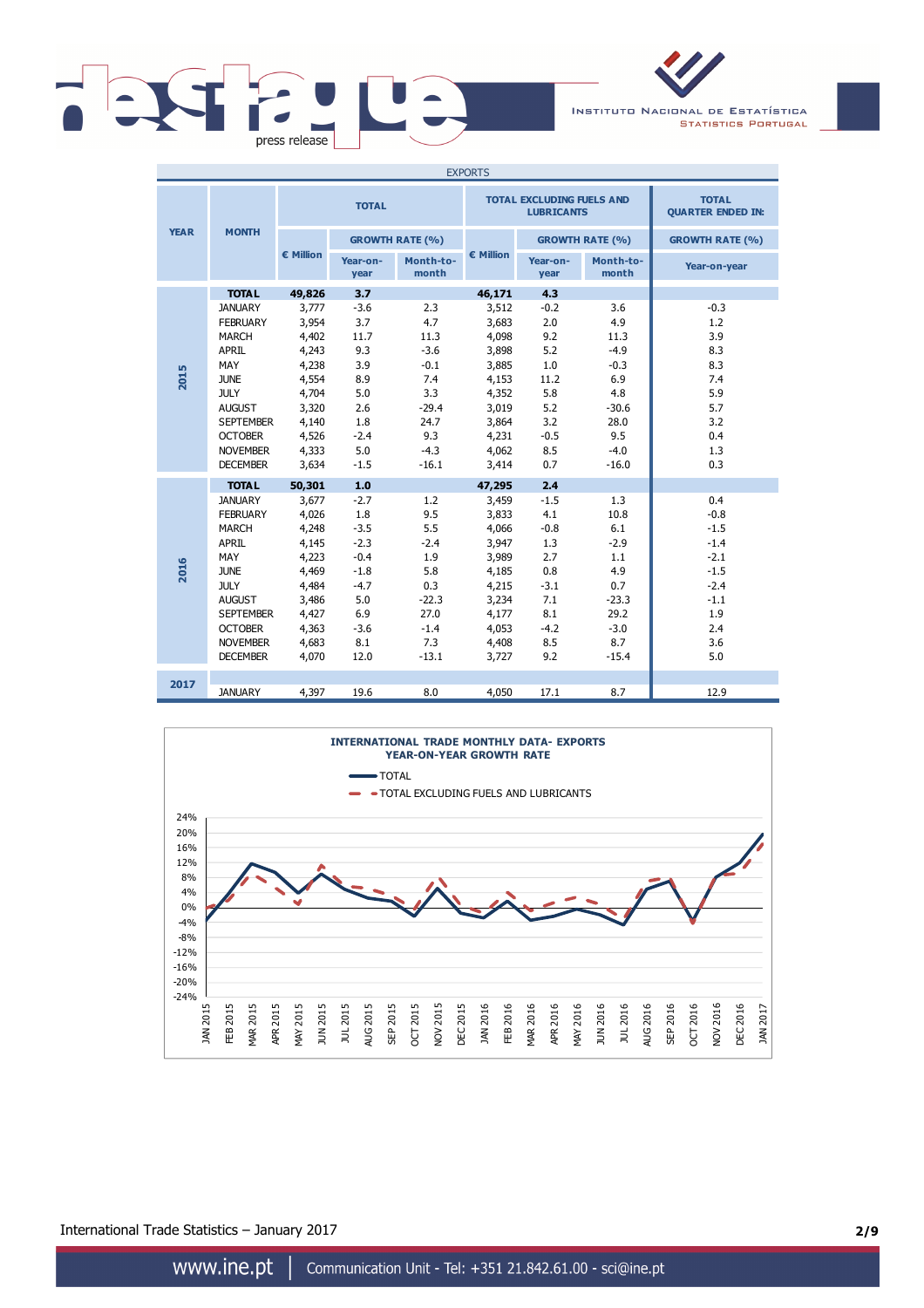

INSTITUTO NACIONAL DE ESTATÍSTICA **STATISTICS PORTUGAL** 

| <b>IMPORTS</b> |                  |              |                        |                    |           |                                                       |                                          |                        |
|----------------|------------------|--------------|------------------------|--------------------|-----------|-------------------------------------------------------|------------------------------------------|------------------------|
|                |                  | <b>TOTAL</b> |                        |                    |           | <b>TOTAL EXCLUDING FUELS AND</b><br><b>LUBRICANTS</b> | <b>TOTAL</b><br><b>QUARTER ENDED IN:</b> |                        |
| <b>YEAR</b>    | <b>MONTH</b>     |              | <b>GROWTH RATE (%)</b> |                    |           |                                                       | <b>GROWTH RATE (%)</b>                   | <b>GROWTH RATE (%)</b> |
|                |                  | € Million    | Year-on-<br>year       | Month-to-<br>month | € Million | Year-on-<br>year                                      | Month-to-<br>month                       | Year-on-year           |
|                | <b>TOTAL</b>     | 60,310       | 2.2                    |                    | 52,407    | 7.0                                                   |                                          |                        |
|                | <b>JANUARY</b>   | 4,442        | $-9.6$                 | $-7.2$             | 3,819     | $-0.4$                                                | $-4.7$                                   | $-1.4$                 |
|                | <b>FEBRUARY</b>  | 4,507        | $-3.0$                 | 1.4                | 4,038     | 6.8                                                   | 5.7                                      | $-3.2$                 |
|                | <b>MARCH</b>     | 5,300        | 11.6                   | 17.6               | 4,641     | 10.9                                                  | 14.9                                     | $-0.4$                 |
|                | <b>APRIL</b>     | 5,189        | 14.1                   | $-2.1$             | 4,436     | 11.0                                                  | $-4.4$                                   | 7.5                    |
|                | MAY              | 5,361        | 6.6                    | 3.3                | 4,428     | 7.1                                                   | $-0.2$                                   | 10.6                   |
| 2015           | <b>JUNE</b>      | 5,425        | 7.0                    | 1.2                | 4,687     | 15.1                                                  | 5.8                                      | 9.1                    |
|                | <b>JULY</b>      | 5,435        | $-0.4$                 | 0.2                | 4,718     | 6.4                                                   | 0.7                                      | 4.3                    |
|                | <b>AUGUST</b>    | 4,232        | 1.9                    | $-22.1$            | 3,567     | 5.8                                                   | $-24.4$                                  | 2.8                    |
|                | <b>SEPTEMBER</b> | 5,232        | $-0.3$                 | 23.6               | 4,616     | 6.7                                                   | 29.4                                     | 0.3                    |
|                | <b>OCTOBER</b>   | 5,326        | $-3.3$                 | 1.8                | 4,704     | 2.0                                                   | 1.9                                      | $-0.8$                 |
|                | <b>NOVEMBER</b>  | 5,033        | 2.2                    | $-5.5$             | 4,474     | 5.4                                                   | $-4.9$                                   | $-0.6$                 |
|                | <b>DECEMBER</b>  | 4,827        | 0.9                    | $-4.1$             | 4,280     | 6.8                                                   | $-4.3$                                   | $-0.2$                 |
|                | <b>TOTAL</b>     | 61,063       | 1.2                    |                    | 54,932    | 4.8                                                   |                                          |                        |
|                | <b>JANUARY</b>   | 4,365        | $-1.7$                 | $-9.6$             | 4,000     | 4.7                                                   | $-6.5$                                   | 0.5                    |
|                | <b>FEBRUARY</b>  | 4,714        | 4.6                    | 8.0                | 4,324     | 7.1                                                   | 8.1                                      | 1.2                    |
|                | <b>MARCH</b>     | 5,311        | 0.2                    | 12.7               | 4,822     | 3.9                                                   | 11.5                                     | 1.0                    |
|                | APRIL            | 4,874        | $-6.1$                 | $-8.2$             | 4,481     | 1.0                                                   | $-7.1$                                   | $-0.6$                 |
|                | MAY              | 5,158        | $-3.8$                 | 5.8                | 4,718     | 6.5                                                   | 5.3                                      | $-3.2$                 |
| 2016           | <b>JUNE</b>      | 5,393        | $-0.6$                 | 4.6                | 4,844     | 3.4                                                   | 2.7                                      | $-3.4$                 |
|                | <b>JULY</b>      | 5,065        | $-6.8$                 | $-6.1$             | 4,590     | $-2.7$                                                | $-5.2$                                   | $-3.7$                 |
|                | <b>AUGUST</b>    | 4,656        | 10.0                   | $-8.1$             | 4,045     | 13.4                                                  | $-11.9$                                  | 0.1                    |
|                | <b>SEPTEMBER</b> | 5,367        | 2.6                    | 15.3               | 4,815     | 4.3                                                   | 19.0                                     | 1.3                    |
|                | <b>OCTOBER</b>   | 5,238        | $-1.7$                 | $-2.4$             | 4,662     | $-0.9$                                                | $-3.2$                                   | 3.2                    |
|                | <b>NOVEMBER</b>  | 5,468        | 8.6                    | 4.4                | 4,944     | 10.5                                                  | 6.0                                      | 3.1                    |
|                | <b>DECEMBER</b>  | 5,453        | 13.0                   | $-0.3$             | 4,686     | 9.5                                                   | $-5.2$                                   | 6.4                    |
| 2017           |                  |              |                        |                    |           |                                                       |                                          |                        |
|                | <b>JANUARY</b>   | 5,338        | 22.3                   | $-2.1$             | 4,586     | 14.6                                                  | $-2.1$                                   | 14.3                   |



International Trade Statistics – January 2017 **3/9**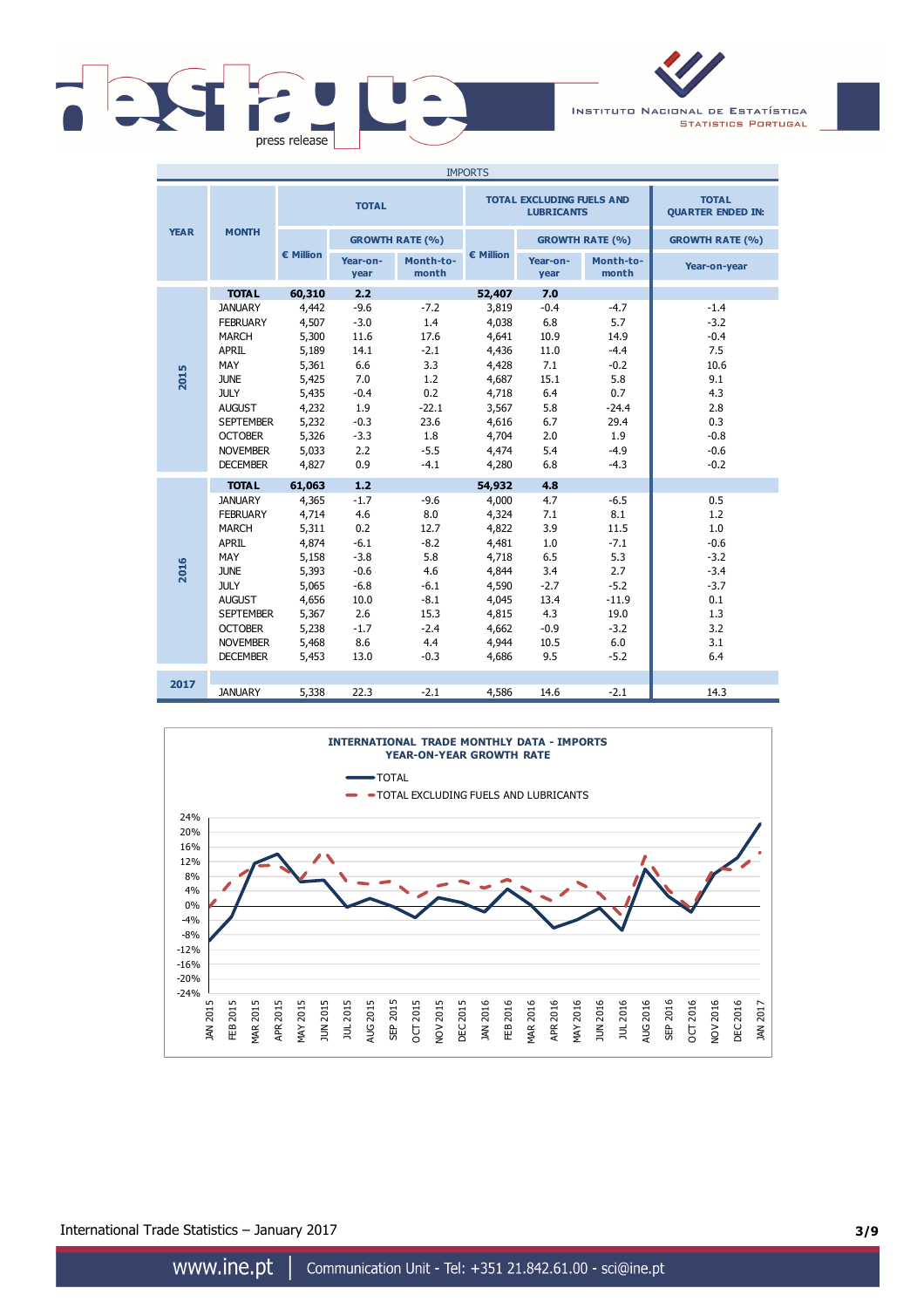

**In January 2017**, the **deficit of trade balance** reached EUR 941 million, which stood for an increase of EUR 252 million compared to January 2016.

**Excluding Fuels and lubricants**, **in January 2017**, trade balance stood at EUR -535 million, comparing to EUR -541 million in January 2016.

| <b>TRADE BALANCE</b> |                  |                    |                                                       |                                          |           |                  |                              |                              |  |
|----------------------|------------------|--------------------|-------------------------------------------------------|------------------------------------------|-----------|------------------|------------------------------|------------------------------|--|
| <b>TOTAL</b>         |                  |                    | <b>TOTAL EXCLUDING FUELS AND</b><br><b>LUBRICANTS</b> | <b>TOTAL</b><br><b>QUARTER ENDED IN:</b> |           |                  |                              |                              |  |
| <b>YEAR</b>          | <b>MONTH</b>     |                    |                                                       | GROWTH (10 <sup>6</sup> Eur)             |           |                  | GROWTH (10 <sup>6</sup> Eur) | GROWTH (10 <sup>6</sup> Eur) |  |
|                      |                  | $\epsilon$ Million | Year-on-<br>year                                      | Month-to-<br>month                       | € Million | Year-on-<br>year | Month-to-<br>month           | Year-on-year                 |  |
|                      | <b>TOTAL</b>     | $-10,485$          | 494                                                   |                                          | $-6,237$  | $-1,522$         |                              |                              |  |
|                      | <b>JANUARY</b>   | $-665$             | 327                                                   | 430                                      | $-306$    | 10               | 311                          | 160                          |  |
|                      | <b>FEBRUARY</b>  | $-552$             | 281                                                   | 113                                      | $-355$    | $-184$           | $-48$                        | 589                          |  |
|                      | <b>MARCH</b>     | $-898$             | $-89$                                                 | $-346$                                   | $-543$    | $-113$           | $-189$                       | 518                          |  |
|                      | <b>APRIL</b>     | $-946$             | $-279$                                                | $-47$                                    | $-538$    | $-248$           | 6                            | $-87$                        |  |
|                      | MAY              | $-1,123$           | $-173$                                                | $-177$                                   | $-543$    | $-256$           | $-6$                         | $-541$                       |  |
| 2015                 | <b>JUNE</b>      | $-872$             | 17                                                    | 251                                      | -534      | $-197$           | 9                            | $-435$                       |  |
|                      | <b>JULY</b>      | $-731$             | 246                                                   | 140                                      | $-366$    | $-48$            | 167                          | 90                           |  |
|                      | <b>AUGUST</b>    | $-912$             | $\overline{4}$                                        | $-181$                                   | $-548$    | $-47$            | $-182$                       | 267                          |  |
|                      | <b>SEPTEMBER</b> | $-1,092$           | 86                                                    | $-180$                                   | $-752$    | $-170$           | $-204$                       | 336                          |  |
|                      | <b>OCTOBER</b>   | $-800$             | 71                                                    | 293                                      | $-473$    | $-110$           | 279                          | 162                          |  |
|                      | <b>NOVEMBER</b>  | $-700$             | 100                                                   | 100                                      | $-412$    | 89               | 61                           | 258                          |  |
|                      | <b>DECEMBER</b>  | $-1,193$           | $-98$                                                 | $-493$                                   | $-866$    | $-249$           | $-455$                       | 74                           |  |
|                      | <b>TOTAL</b>     | $-10,762$          | $-277$                                                |                                          | $-7,637$  | $-1,401$         |                              |                              |  |
|                      | <b>JANUARY</b>   | $-688$             | $-23$                                                 | 505                                      | $-541$    | $-234$           | 326                          | $-21$                        |  |
|                      | <b>FEBRUARY</b>  | $-688$             | $-136$                                                | $\mathbf 0$                              | $-491$    | $-136$           | 50                           | $-257$                       |  |
|                      | <b>MARCH</b>     | $-1,062$           | $-164$                                                | $-374$                                   | $-756$    | $-213$           | $-266$                       | $-323$                       |  |
|                      | <b>APRIL</b>     | $-730$             | 216                                                   | 333                                      | $-533$    | $\overline{4}$   | 223                          | $-84$                        |  |
|                      | MAY              | $-935$             | 188                                                   | $-205$                                   | $-729$    | $-186$           | $-196$                       | 240                          |  |
| 2016                 | <b>JUNE</b>      | $-924$             | $-52$                                                 | 11                                       | $-659$    | $-125$           | 70                           | 352                          |  |
|                      | <b>JULY</b>      | $-581$             | 150                                                   | 343                                      | $-375$    | $-9$             | 284                          | 286                          |  |
|                      | <b>AUGUST</b>    | $-1,171$           | $-258$                                                | $-589$                                   | $-812$    | $-263$           | $-436$                       | $-160$                       |  |
|                      | <b>SEPTEMBER</b> | $-940$             | 152                                                   | 230                                      | $-637$    | 115              | 174                          | 44                           |  |
|                      | <b>OCTOBER</b>   | $-875$             | $-75$                                                 | 65                                       | $-609$    | $-136$           | 28                           | $-181$                       |  |
|                      | <b>NOVEMBER</b>  | $-785$             | $-85$                                                 | 90                                       | $-536$    | $-125$           | 73                           | -8                           |  |
|                      | <b>DECEMBER</b>  | $-1,383$           | $-190$                                                | $-598$                                   | $-959$    | $-93$            | $-423$                       | $-350$                       |  |
|                      |                  |                    |                                                       |                                          |           |                  |                              |                              |  |
| 2017                 | <b>JANUARY</b>   | $-941$             | $-252$                                                | 442                                      | $-535$    | 5                | 424                          | $-527$                       |  |
|                      |                  |                    |                                                       |                                          |           |                  |                              |                              |  |



International Trade Statistics – January 2017 **4/9**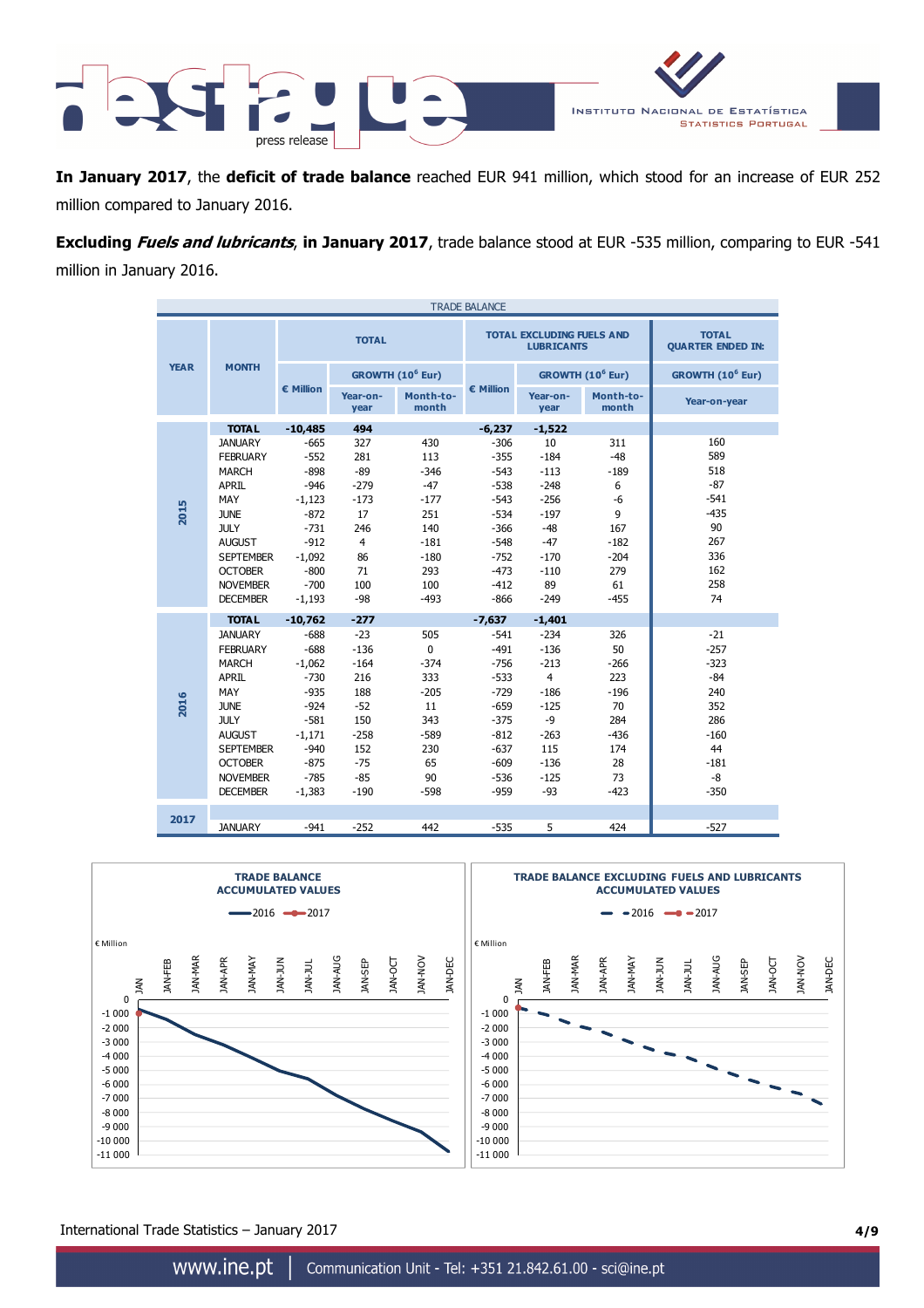



# **BROAD ECONOMIC CATEGORIES**

In **January 2017**, as regards **exports**, all broad economic categories have increased compared to the same month of 2016, with the emphasis on *Industrial supplies, Transport equipment and parts* and *Fuels and lubricants* (corresponding to +15.9%, +25.1% and +59.7% respectively).

When considering *imports*, in January 2017, the increase recorded in *Fuels and lubricants* (+106.0%) clearly stood out when compared with the same month of 2016 (mostly as a result of imports of Crude oils).

| <b>EXPORTS BY BEC</b>                                 |                    |                    |                        |                              |                          |                    |               |                              |
|-------------------------------------------------------|--------------------|--------------------|------------------------|------------------------------|--------------------------|--------------------|---------------|------------------------------|
|                                                       |                    |                    | <b>REFERENCE MONTH</b> |                              | <b>QUARTER ENDED IN:</b> |                    |               |                              |
| <b>BROAD ECONOMIC CATEGORIES</b>                      | € Million          |                    |                        | <b>GROWTH</b><br><b>RATE</b> | € Million                |                    |               | <b>GROWTH</b><br><b>RATE</b> |
|                                                       | <b>JAN</b><br>2017 | <b>JAN</b><br>2016 | <b>GROWTH</b>          | O <sub>0</sub>               | <b>JAN</b><br>2017       | <b>JAN</b><br>2016 | <b>GROWTH</b> | O <sub>0</sub>               |
|                                                       |                    |                    |                        |                              |                          |                    |               |                              |
| <b>FOOD AND BEVERAGES</b>                             | 427                | 354                | 72                     | 20.4                         | 1,529                    | 1,351              | 178           | 13.2                         |
| PRIMARY                                               | 127                | 109                | 18                     | 16.2                         | 473                      | 407                | 65            | 16.0                         |
| <b>PROCESSED</b>                                      | 300                | 245                | 55                     | 22.3                         | 1,056                    | 944                | 112           | 11.9                         |
| INDUSTRIAL SUPPLIES NOT ELSEWHERE SPECIFIED           | 1,409              | 1.216              | 193                    | 15.9                         | 4.142                    | 3,795              | 347           | 9.1                          |
| PRIMARY                                               | 101                | 85                 | 16                     | 18.7                         | 327                      | 270                | 57            | 21.0                         |
| <b>PROCESSED</b>                                      | 1,308              | 1,130              | 177                    | 15.7                         | 3,816                    | 3,525              | 290           | 8.2                          |
| <b>FUELS AND LUBRICANTS</b>                           | 347                | 217                | 130                    | 59.7                         | 965                      | 709                | 257           | 36.2                         |
| PRIMARY                                               | $\Omega$           | $\Omega$           | $\Omega$               | $-19.2$                      | $\mathbf{1}$             | $\Omega$           | $\Omega$      | 68.6                         |
| <b>PROCESSED</b>                                      | 347                | 217                | 130                    | 59.8                         | 965                      | 708                | 256           | 36.2                         |
| CAPITAL GOODS, AND PARTS AND ACCESSORIES THEREOF (1)  | 593                | 506                | 86                     | 17.0                         | 1,793                    | 1,608              | 185           | 11.5                         |
| CAPITAL GOODS (1)                                     | 354                | 299                | 55                     | 18.3                         | 1,108                    | 994                | 114           | 11.5                         |
| PARTS AND ACCESSORIES                                 | 239                | 207                | 32                     | 15.3                         | 685                      | 614                | 71            | 11.6                         |
|                                                       |                    |                    |                        |                              |                          |                    |               |                              |
| TRANSPORT EQUIPMENT AND PARTS AND ACCESSORIES THEREOF | 692                | 553                | 139                    | 25.1                         | 1,973                    | 1,693              | 280           | 16.6                         |
| PASSENGER MOTOR CARS                                  | 139                | 72                 | 66                     | 91.5                         | 432                      | 316                | 116           | 36.8                         |
| <b>OTHER</b>                                          | 86                 | 95                 | $-9$                   | $-9.8$                       | 282                      | 265                | 17            | 6.6                          |
| PARTS AND ACCESSORIES                                 | 468                | 386                | 82                     | 21.2                         | 1,259                    | 1,112              | 147           | 13.2                         |
| CONSUMER GOODS NOT ELSEWHERE SPECIFIED                | 928                | 828                | 100                    | 12.1                         | 2,738                    | 2,479              | 259           | 10.5                         |
| <b>DURABLE</b>                                        | 108                | 97                 | 11                     | 11.5                         | 355                      | 321                | 34            | 10.4                         |
| SEMI-DURABLE                                          | 530                | 470                | 60                     | 12.9                         | 1,486                    | 1,342              | 145           | 10.8                         |
| <b>NON-DURABLE</b>                                    | 289                | 261                | 28                     | 10.9                         | 897                      | 816                | 81            | 10.0                         |
| <b>GOODS NOT ELSEWHERE SPECIFIED</b>                  | $\overline{2}$     | $\overline{2}$     | $\Omega$               | 2.2                          | 10                       | 9                  | $\mathbf{1}$  | 6.0                          |
| (1) - EXCEPT TRANSPORT EQUIPMENT                      |                    |                    |                        |                              |                          |                    |               |                              |

| <b>IMPORTS BY BEC</b>                                 |                    |                    |                        |                              |                          |                    |               |                              |
|-------------------------------------------------------|--------------------|--------------------|------------------------|------------------------------|--------------------------|--------------------|---------------|------------------------------|
|                                                       |                    |                    | <b>REFERENCE MONTH</b> |                              | <b>QUARTER ENDED IN:</b> |                    |               |                              |
| <b>BROAD ECONOMIC CATEGORIES</b>                      | € Million          |                    |                        | <b>GROWTH</b><br><b>RATE</b> | € Million                |                    |               | <b>GROWTH</b><br><b>RATE</b> |
|                                                       | <b>JAN</b><br>2017 | <b>JAN</b><br>2016 | <b>GROWTH</b>          | O <sub>0</sub>               | <b>JAN</b><br>2017       | <b>JAN</b><br>2016 | <b>GROWTH</b> | O/2                          |
|                                                       |                    |                    |                        |                              |                          |                    |               |                              |
| <b>FOOD AND BEVERAGES</b>                             | 641                | 581                | 60                     | 10.3                         | 2.062                    | 1,889              | 173           | 9.2                          |
| PRIMARY<br><b>PROCESSED</b>                           | 269<br>372         | 252<br>329         | 17<br>43               | 6.7<br>13.1                  | 889<br>1,173             | 828<br>1,061       | 61<br>112     | 7.4<br>10.5                  |
| INDUSTRIAL SUPPLIES NOT ELSEWHERE SPECIFIED           | 1,535              | 1,391              | 144                    | 10.3                         | 4,446                    | 4,169              | 277           | 6.7                          |
| PRIMARY<br><b>PROCESSED</b>                           | 158<br>1,376       | 148<br>1,243       | 10<br>133              | 7.0<br>10.7                  | 452<br>3,995             | 423<br>3,746       | 29<br>248     | 6.8<br>6.6                   |
| <b>FUELS AND LUBRICANTS</b>                           | 752                | 365                | 387                    | 106.0                        | 2,043                    | 1.472              | 571           | 38.8                         |
| PRIMARY                                               | 551                | 266                | 285                    | 107.4                        | 1,595                    | 1,114              | 481           | 43.2                         |
| <b>PROCESSED</b>                                      | 201                | 99                 | 102                    | 102.4                        | 448                      | 358                | 90            | 25.2                         |
| CAPITAL GOODS, AND PARTS AND ACCESSORIES THEREOF (1)  | 798                | 641                | 157                    | 24.4                         | 2,718                    | 2,302              | 416           | 18.1                         |
| CAPITAL GOODS (1)                                     | 463                | 378                | 85                     | 22.6                         | 1,658                    | 1,433              | 224           | 15.7                         |
| PARTS AND ACCESSORIES                                 | 334                | 263                | 71                     | 27.1                         | 1,060                    | 869                | 191           | 22.0                         |
| TRANSPORT EQUIPMENT AND PARTS AND ACCESSORIES THEREOF | 819                | 647                | 172                    | 26.6                         | 2,473                    | 2,027              | 446           | 22.0                         |
| PASSENGER MOTOR CARS                                  | 387                | 269                | 118                    | 44.1                         | 1,111                    | 832                | 279           | 33.5                         |
| <b>OTHER</b>                                          | 72                 | 87                 | $-15$                  | $-17.6$                      | 320                      | 287                | 32            | 11.2                         |
| PARTS AND ACCESSORIES                                 | 360                | 291                | 69                     | 23.7                         | 1,043                    | 907                | 135           | 14.9                         |
| CONSUMER GOODS NOT ELSEWHERE SPECIFIED                | 793                | 739                | 54                     | 7.3                          | 2,513                    | 2,362              | 152           | 6.4                          |
| <b>DURABLE</b>                                        | 130                | 115                | 15                     | 13.4                         | 425                      | 398                | 27            | 6.8                          |
| SEMI-DURABLE<br>NON-DURABLE                           | 319                | 293                | 26                     | 9.0                          | 1,009                    | 939                | 70            | 7.4                          |
|                                                       | 344                | 332                | 12                     | 3.6                          | 1,080                    | 1,025              | 55            | 5.3                          |
| <b>GOODS NOT ELSEWHERE SPECIFIED</b>                  | $\mathbf{1}$       | $\mathbf{1}$       | $\Omega$               | $-10.9$                      | 3                        | 5                  | $-2$          | $-40.8$                      |
| (1) - EXCEPT TRANSPORT EQUIPMENT                      |                    |                    |                        |                              |                          |                    |               |                              |

International Trade Statistics – January 2017 **5/9**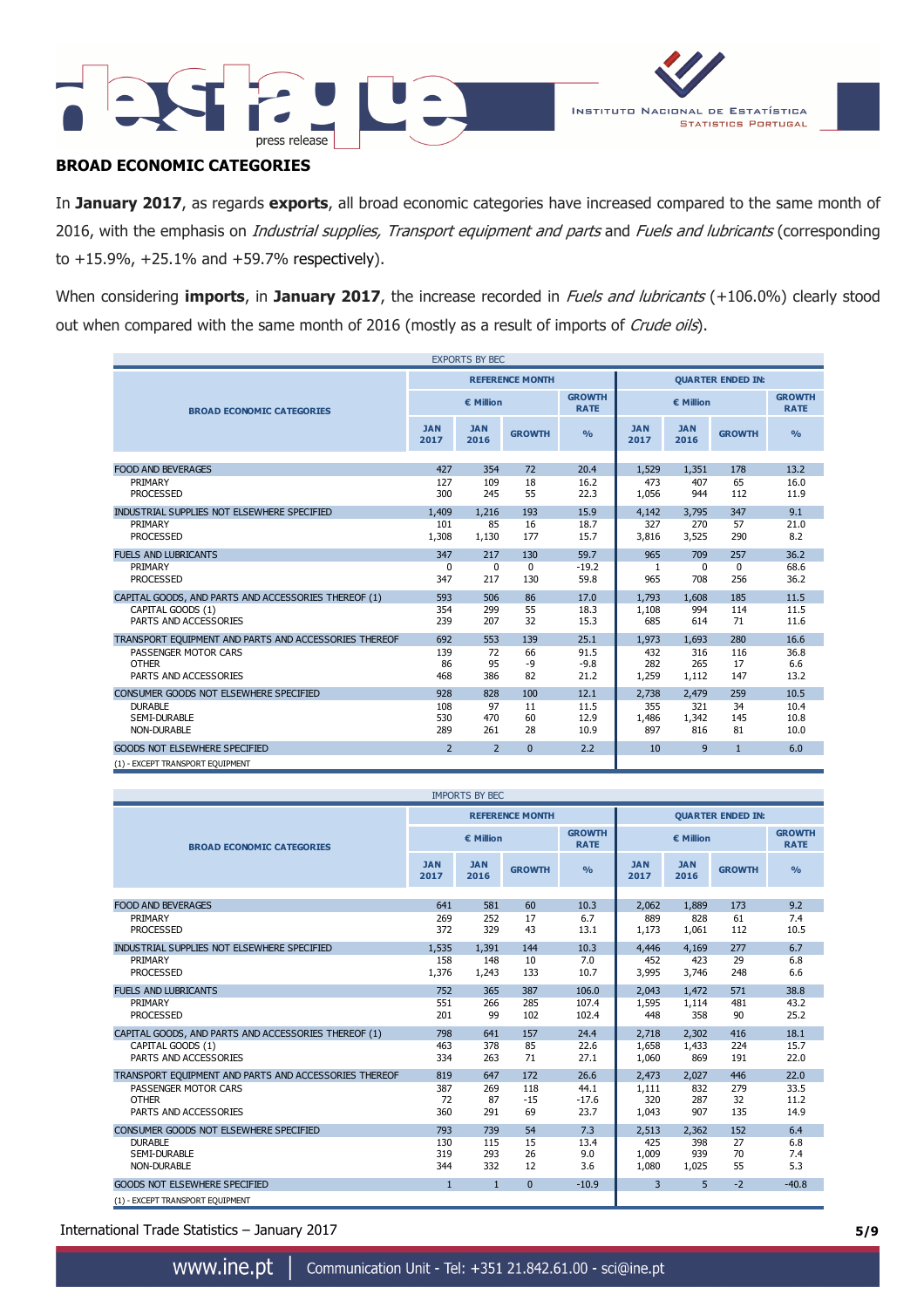



## **MAIN PARTNER COUNTRIES**

Having in consideration the main destination countries in 2016, **in January 2017**, only exports to Italy have declined compared to the same month of 2016 (-2.4%), with exports to Spain, Germany and France having recorded the largest increases. The rank of the ten main countries of destination in 2016 differs from the rank in 2015 (previously used) because Angola dropped from  $6<sup>th</sup>$  to  $8<sup>th</sup>$  and China was replaced by Morocco in the last position.

With regard to **imports**, as far as the main partner countries in 2016 are concerned, **in January 2017**, only two countries recorded declines compared to the same month of 2016: Spain (-4.8%) and Italy (-4.1%). The remaining countries recorded increases, with the emphasis on imports from Germany. When compared to the 2015 rank, the ten main supplying countries in 2016 recorded a change in the last two positions, with Angola and the United States dropping out and being replaced by Russia and Brazil.

| EXPORTS BY COUNTRIES AND ECONOMIC ZONES  |                        |                    |               |                              |                    |                          |               |                              |  |
|------------------------------------------|------------------------|--------------------|---------------|------------------------------|--------------------|--------------------------|---------------|------------------------------|--|
|                                          | <b>REFERENCE MONTH</b> |                    |               |                              |                    | <b>QUARTER ENDED IN:</b> |               |                              |  |
| <b>COUNTRIES AND ECONOMIC ZONES</b>      |                        | € Million          |               | <b>GROWTH</b><br><b>RATE</b> |                    | € Million                |               | <b>GROWTH</b><br><b>RATE</b> |  |
|                                          | <b>JAN</b><br>2017     | <b>JAN</b><br>2016 | <b>GROWTH</b> | O <sub>0</sub>               | <b>JAN</b><br>2017 | <b>JAN</b><br>2016       | <b>GROWTH</b> | $\frac{0}{0}$                |  |
| MAIN PARTNER COUNTRIES IN 2016:          |                        |                    |               |                              |                    |                          |               |                              |  |
| <b>ES SPAIN</b>                          | 1,148                  | 914                | 234           | 25.6                         | 3,332              | 3,113                    | 219           | 7.0                          |  |
| FR FRANCE                                | 562                    | 444                | 118           | 26.5                         | 1,606              | 1,558                    | 48            | 3.1                          |  |
| DE GERMANY                               | 524                    | 343                | 181           | 52.6                         | 1,461              | 1,401                    | 60            | 4.3                          |  |
| <b>GB UNITED KINGDOM</b>                 | 301                    | 249                | 52            | 21.1                         | 880                | 891                      | $-11$         | $-1.3$                       |  |
| US UNITED STATES                         | 223                    | 177                | 46            | 26.2                         | 656                | 601                      | 55            | 9.2                          |  |
| NL NETHERLANDS                           | 176                    | 144                | 32            | 21.8                         | 497                | 512                      | $-15$         | $-2.9$                       |  |
| IT ITALY                                 | 152                    | 156                | $-4$          | $-2.4$                       | 487                | 499                      | $-12$         | $-2.4$                       |  |
| AO ANGOLA                                | 132                    | 123                | 9             | 6.9                          | 501                | 432                      | 70            | 16.1                         |  |
| BE BELGIUM                               | 122                    | 85                 | 37            | 44.1                         | 304                | 281                      | 23            | 8.3                          |  |
| MA MOROCCO                               | 70                     | 58                 | 12            | 21.0                         | 216                | 193                      | 23            | 12.0                         |  |
| <b>TOTAL EURO ZONE</b>                   | 2,812                  | 2,413              | 398           | 16.5                         | 8,074              | 7,292                    | 782           | 10.7                         |  |
| TOTAL EUROPEAN UNION (28 MEMBERS STATES) | 3,344                  | 2,885              | 459           | 15.9                         | 9,647              | 8,714                    | 934           | 10.7                         |  |
| <b>TOTAL EXTRA-EU</b>                    | 1,053                  | 792                | 261           | 33.0                         | 3,503              | 2,930                    | 573           | 19.6                         |  |

| IMPORTS BY COUNTRIES AND ECONOMIC ZONES  |                    |                    |                        |                              |                          |                    |               |                              |
|------------------------------------------|--------------------|--------------------|------------------------|------------------------------|--------------------------|--------------------|---------------|------------------------------|
|                                          |                    |                    | <b>REFERENCE MONTH</b> |                              | <b>QUARTER ENDED IN:</b> |                    |               |                              |
| <b>COUNTRIES AND ECONOMIC ZONES</b>      | € Million          |                    |                        | <b>GROWTH</b><br><b>RATE</b> | € Million                |                    |               | <b>GROWTH</b><br><b>RATE</b> |
|                                          | <b>JAN</b><br>2017 | <b>JAN</b><br>2016 | <b>GROWTH</b>          | $\frac{0}{0}$                | <b>JAN</b><br>2017       | <b>JAN</b><br>2016 | <b>GROWTH</b> | $\frac{9}{6}$                |
|                                          |                    |                    |                        |                              |                          |                    |               |                              |
| <b>MAIN PARTNER COUNTRIES IN 2016:</b>   |                    |                    |                        |                              |                          |                    |               |                              |
| <b>ES SPAIN</b>                          | 1,635              | 1,719              | -83                    | $-4.8$                       | 5,148                    | 5,165              | $-18$         | $-0.3$                       |
| DE GERMANY                               | 734                | 599                | 135                    | 22.6                         | 2,227                    | 1,985              | 242           | 12.2                         |
| FR FRANCE                                | 407                | 343                | 64                     | 18.5                         | 1,251                    | 1,115              | 136           | 12.2                         |
| IT ITALY                                 | 258                | 269                | $-11$                  | $-4.1$                       | 858                      | 859                | $-1$          | $-0.2$                       |
| <b>NL NETHERLANDS</b>                    | 271                | 248                | 23                     | 9.2                          | 832                      | 775                | 56            | 7.3                          |
| <b>GB UNITED KINGDOM</b>                 | 162                | 152                | 10                     | 6.6                          | 488                      | 462                | 26            | 5.7                          |
| CN CHINA                                 | 160                | 144                | 17                     | 11.5                         | 471                      | 436                | 34            | 7.9                          |
| BE BELGIUM                               | 154                | 138                | 16                     | 11.5                         | 470                      | 412                | 58            | 14.0                         |
| <b>RU RUSSIA</b>                         | 209                | 116                | 93                     | 80.3                         | 567                      | 200                | 367           | 183.7                        |
| <b>BR BRAZIL</b>                         | 95                 | 76                 | 18                     | 24.1                         | 160                      | 230                | $-70$         | $-30.5$                      |
| <b>TOTAL EURO ZONE</b>                   | 3,576              | 3,070              | 506                    | 16.5                         | 11,188                   | 10,028             | 1160          | 11.6                         |
| TOTAL EUROPEAN UNION (28 MEMBERS STATES) | 3,950              | 3,383              | 567                    | 16.8                         | 12,401                   | 11,054             | 1347          | 12.2                         |
| <b>TOTAL EXTRA-EU</b>                    | 1,388              | 982                | 406                    | 41.3                         | 3,858                    | 3,172              | 686           | 21.6                         |

International Trade Statistics – January 2017 **6/9**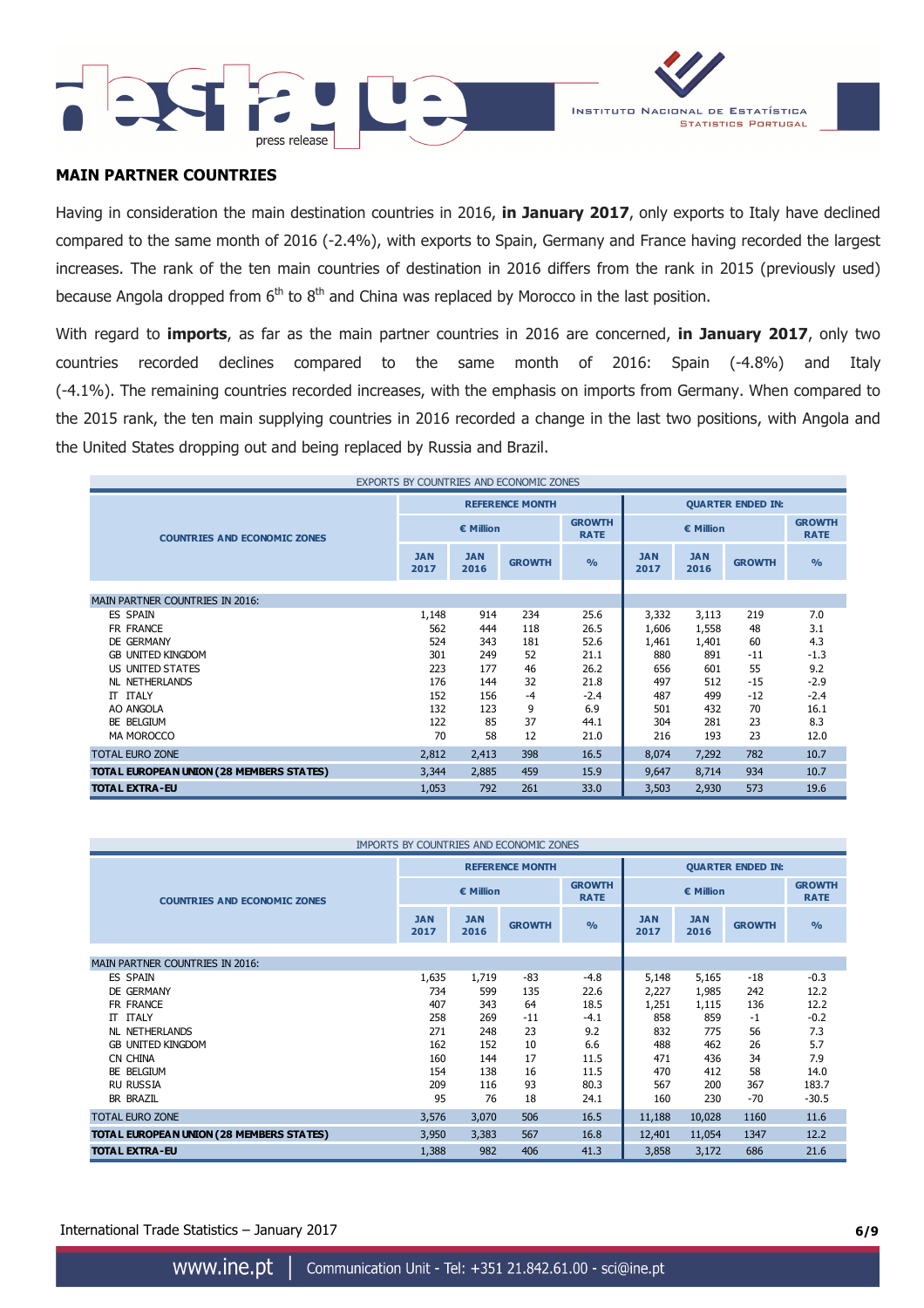



## **UNIT VALUE INDICES FOR INTERNATIONAL TRADE IN GOODS**

In compliance with the timetable defined for the dissemination of the Quarterly Unit Value Indices for International Trade, this press release makes available results from the 4<sup>th</sup> quarter 2016 based on International Trade in Goods statistics data for December 2016, on a 40 days basis (disseminated on  $9<sup>th</sup>$  February 2017).

The results obtained show (see table below) that the unit value index for imports presents a positive year-on-year rate of change for the first time since the 1<sup>st</sup> Quarter 2014. Thus, the loss in trade terms (relative price of exports in terms of imports) which begun in the  $3<sup>rd</sup>$  quarter 2016, deepens in the  $4<sup>th</sup>$  quarter.



#### **NOTES**:

Petroleum products – CPA 06 (Crude petroleum and natural gas) and CPA 19 (Coke and refined petroleum products).

Quarterly data for 2014 corresponds to definitive results. Quarterly data for 2015 and 2016 corresponds to preliminary results**.** 



### International Trade Statistics – January 2017 **7/9**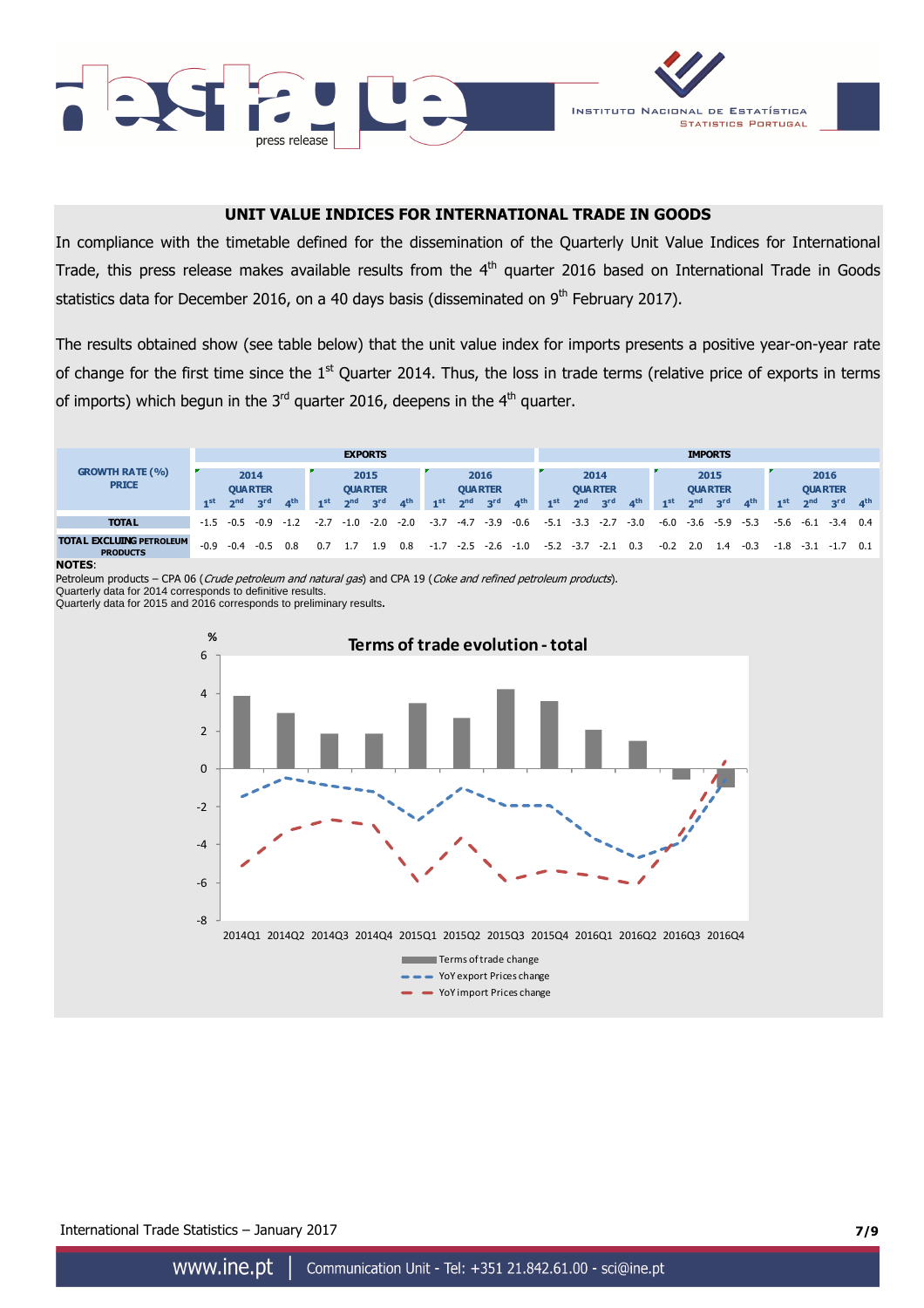



### **ABBREVIATIONS**

- EU European Union
- CN Combined Nomenclature, 2015, 2016 and 2017 versions
- BEC Classification by Broad Economic Categories, third revision
- CPA Statistical classification of products by activity, version 2.1

## **EXPLANATORY NOTES**

- **1.** International Trade compiles the statistical information about the commercial trade of goods with the European Union (Intra-EU trade) and Third Countries (Extra-EU trade). In terms of Intra-EU trade statistics it includes adjustments for non-responses as well as for enterprises with transactions below the defined exemption thresholds (which exempts from providing statistical data a significant number of enterprises).
- **2.** For simplification purposes, the terms associated to International Trade Statistics are narrowed to "imports" and "exports", however stating which market is being referred to (Intra-EU, Extra-EU and International Trade which includes the former two).
- **3.** In this "Press Release" the following statistical data are used:
	- 2015: Intra-EU trade January to December provisional results; Extra-EU trade - January to December provisional results.
	- 2016: Intra-EU trade January to December preliminary results ( $1<sup>st</sup>$  revision of December 2016); Extra-EU trade - January to December preliminary results ( $1<sup>st</sup>$  revision of December 2016).
	- 2017: Intra-EU trade January monthly preliminary results;
		- Extra-EU trade January monthly preliminary results.
- **4.** Due to rounding of numbers, totals might not correspond to the sum of the indicated parcels.
- **5.** Month-to-month growth rate it compares the level of each variable between two consecutive months. Although being an indicator that allows an up to date follow-up of the evolution of each variable, the value of this variation rate is particularly influenced by seasonal fluctuations effects and from other specific effects in one or both compared months.
- **6.** Year-on-year growth rate it compares the level of each variable between the current period and the same period of the previous year. The evolution of this rate is less biased from seasonal fluctuations. However, it might be influenced by these types of effects when referred to a specific period of time.
- **7.** Revisions: data available in this press release include regular revisions of the previous three months (according to the Revisions Policy applicable for the International Trade in Goods statistics) due to the replacement of estimations by new data from the enterprises and, in a lesser dimension, due to the corrections in data made by the reporting enterprises. The following table shows the impact of those revisions in the year-on-year growth rate (three months) disseminated in the previous press release:

| YEAR-ON-YEAR GROWTH RATE - OCTOBER TO DECEMBER 2016 |                                       |                                      |  |  |  |  |  |  |
|-----------------------------------------------------|---------------------------------------|--------------------------------------|--|--|--|--|--|--|
|                                                     | <b>PREVIOUS</b><br><b>PUBLICATION</b> | <b>CURRENT</b><br><b>PUBLICATION</b> |  |  |  |  |  |  |
| <b>EXPORTS</b>                                      | 49                                    | 5.0                                  |  |  |  |  |  |  |
| <b>IMPORTS</b>                                      | հ 4                                   | հ 4                                  |  |  |  |  |  |  |

**8.** The BEC nomenclature - Classification by Broad Economic Categories doesn't include the Gold for monetary use (CN 71082000) and Coins, including coins with legal tender (except medals, coins mounted in objects of personal adornment coins with character collectibles with numismatic value, waste and scrap) (CN 71189000). The sum of the various categories of the BEC may not match with total trade, due to these exclusions and also for confidentiality reasons.

International Trade Statistics – January 2017 **8/9**